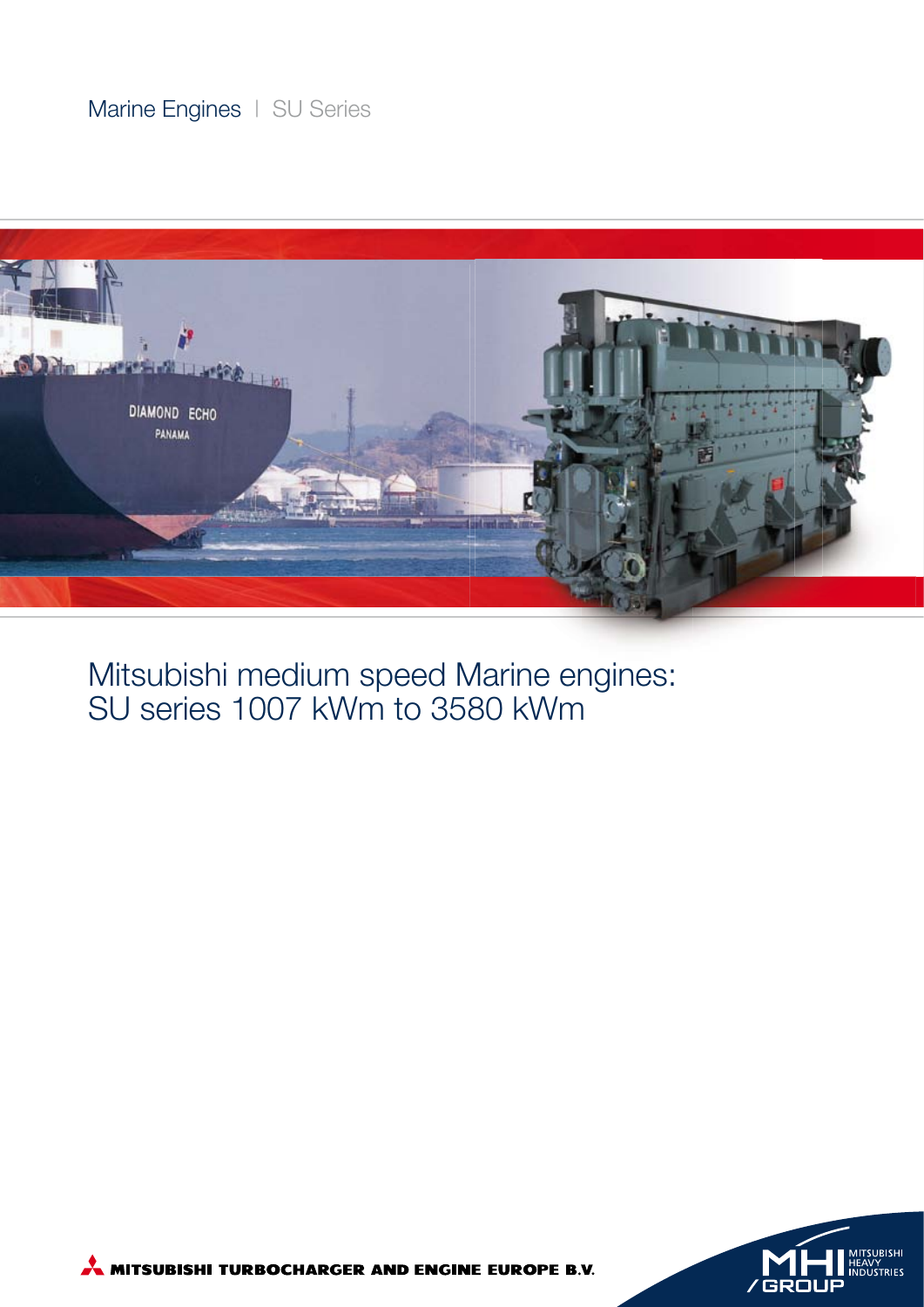- **Robust**
- **Highly Reliable**
- Powerful Propulsion
- Easy to mount and maintain



## SU series, tough marine engine solutions

The SU inherits all the very best of Mitsubishi's proprietary technologies which have been developed for over half a century. Mitsubishi's reliable mechanism generates a powerful propulsion, yet compact style makes the engine easy to mount and maintain.

Robust, rigid structure and low fuel consumption ratio — key requirements for the main engine of tugboats and other heavy applications. The SU engine is built to deliver reliable service for many years and to satisfy the exacting demands of professional boat operators.

#### **High Reliability**

An intermediate shelf is provided in the cylinder head to enhance rigidity and efficiently cool the combustion area. The exhaust valve is made of heat-resistant alloys and its seat area is reinforced cobaltbased heat-resistant alloy to prevent high temperature corrosion and wear. Tufftlide treatment is applied to the cylinder liners for excellent wear resistance. The piston comprises a high strength, heat-resistant steel crown and a high strength, tough forged aluminum body. The durability of the piston at high outputs has been improved by the use of a forced cooling system.The constant temperature cooling system with thermostat gives optimum combustion.

#### **Low Fuel Consumption**

Fuel consumption at rated output is around 200 g/kWhr. The high-pressure injection pump together with optimum cam profiles and injection nozzles realizes high-pressure

injection of 1500 kgf/cm<sup>2</sup> and reduces the injection period to further increase combustion efficiency. NO<sub>x</sub> emissions and smoke have been reduced by improving the integration between the piston combustion chamber shape, compression ratio and fuel injection timing.

#### **Easy Maintenance**

All maintenance and servicing of the equipment, including the fuel injection system, is located on one side while the exhaust and cooling water pipings are installed on the other for easier access. The main bearing and cylinder head can be tightened easily and securely using an hydraulic device. A large inspection area is provided to enable assembly and disassembly of the piston and main bearing inboard. The major component parts are light enough and split into smaller components for easier handling. Rocker arms, pumps and turbochargers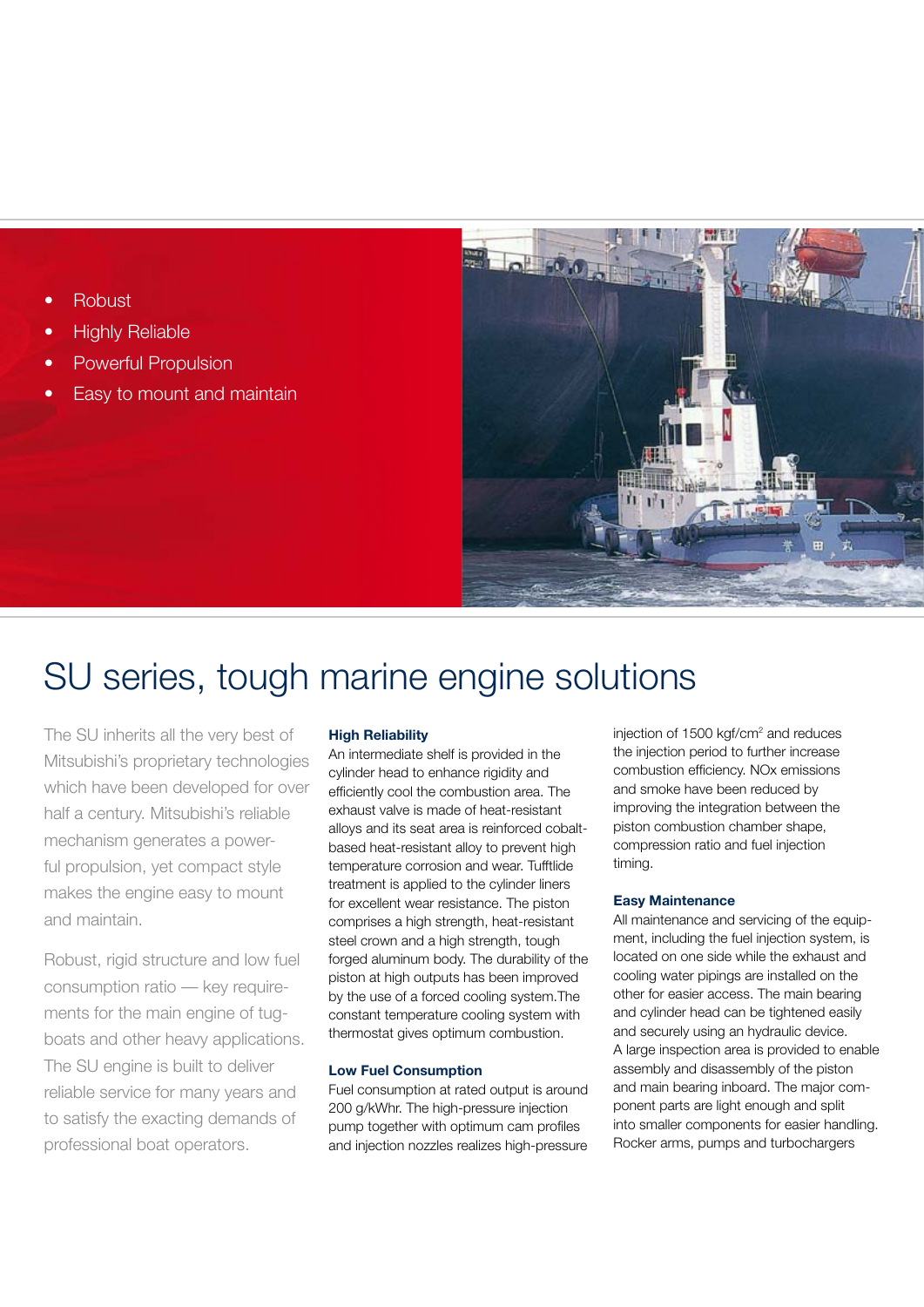



*Mitsubishi Marine Engines, S6U/S6U2/S8U/S12U/S16U-series*

are forced lubricated with oil from the engine oil pan to reduce the daily maintenance.

#### **Space - Saving**

All pumps, oil coolers and filters in the cooling water, lubrication and fuel systems are compactly installed on the engine enhancing comfort in the working area and provide an affordable space. The overlap distance between the crankshaft main journal and pins has been increased to reduce the cylinder pitch, thus reducing the overall engine length.



*Cam chamber cover Manual stop lever*